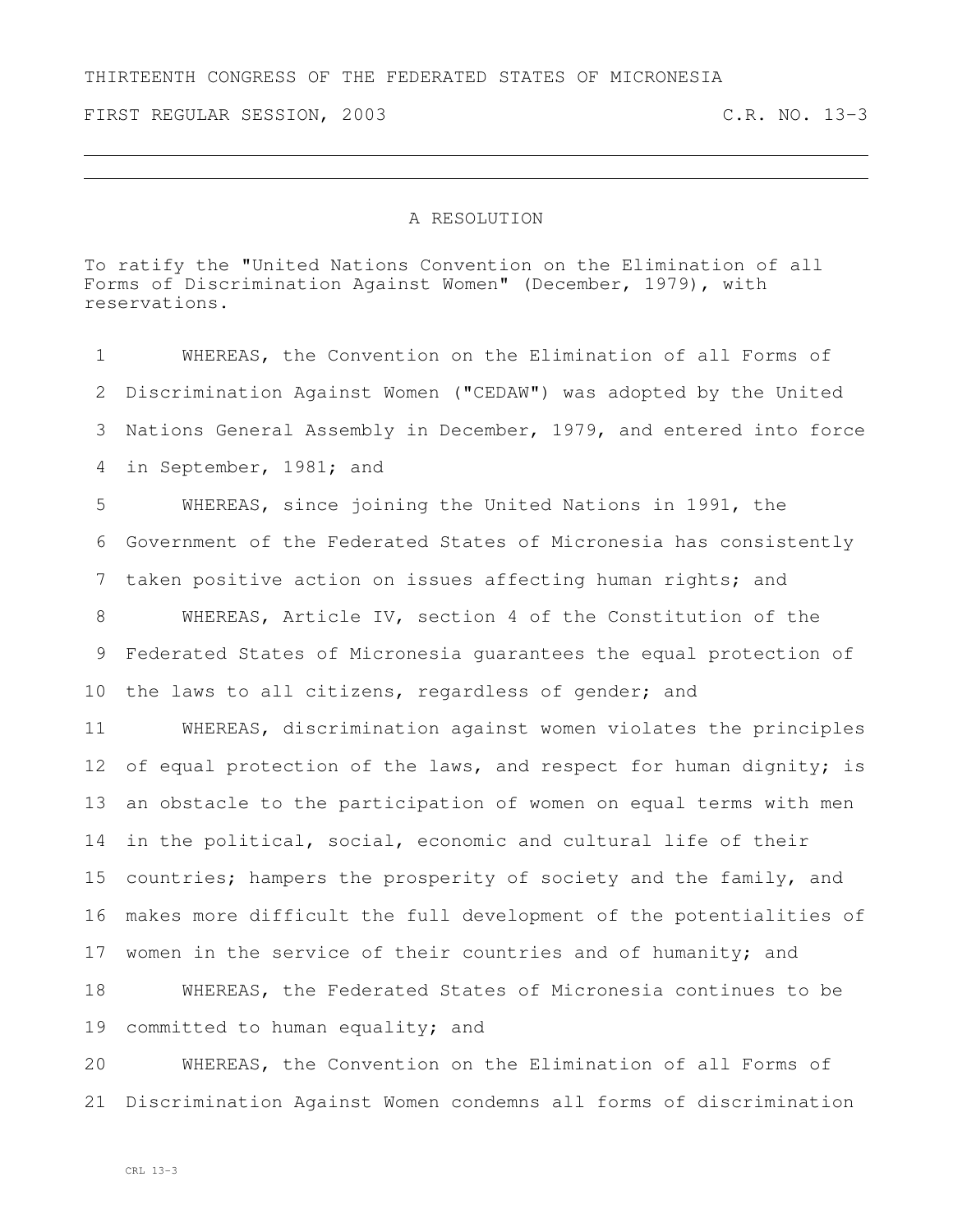against women, and parties to the Convention agree to pursue without delay a policy eliminating discrimination against women; and

 WHEREAS, the Federated States of Micronesia supports the global effort to end all forms of discrimination against women; now, therefore,

 BE IT RESOLVED by the Thirteenth Congress of the Federated States of Micronesia, First Regular Session, 2003, that pursuant to section 2(b) of Article IX of the Constitution of the Federated States of Micronesia, and subject to the reservations specified below, the Congress hereby ratifies the "United Nations Convention on the Elimination of all Forms of Discrimination Against Women" (December, 1979);

 BE IT FURTHER RESOLVED that the ratification of this Convention is subject to the following reservations:

 1. The Government of the Federated States of Micronesia advises that it is not at present in a position to take the measures either required by Article 11(1)d of the Convention to enact comparable worth legislation, or by Article 11(2)b to enact maternity leave with pay or with comparable social benefits throughout the nation;

 2. The Government of the Federated States of Micronesia, in its capacity as trustee of the heritage of diversity within its States under Article V of its Constitution, reserves the right not to apply the provisions of Articles 2(f), 5, and 16 to the

of 2